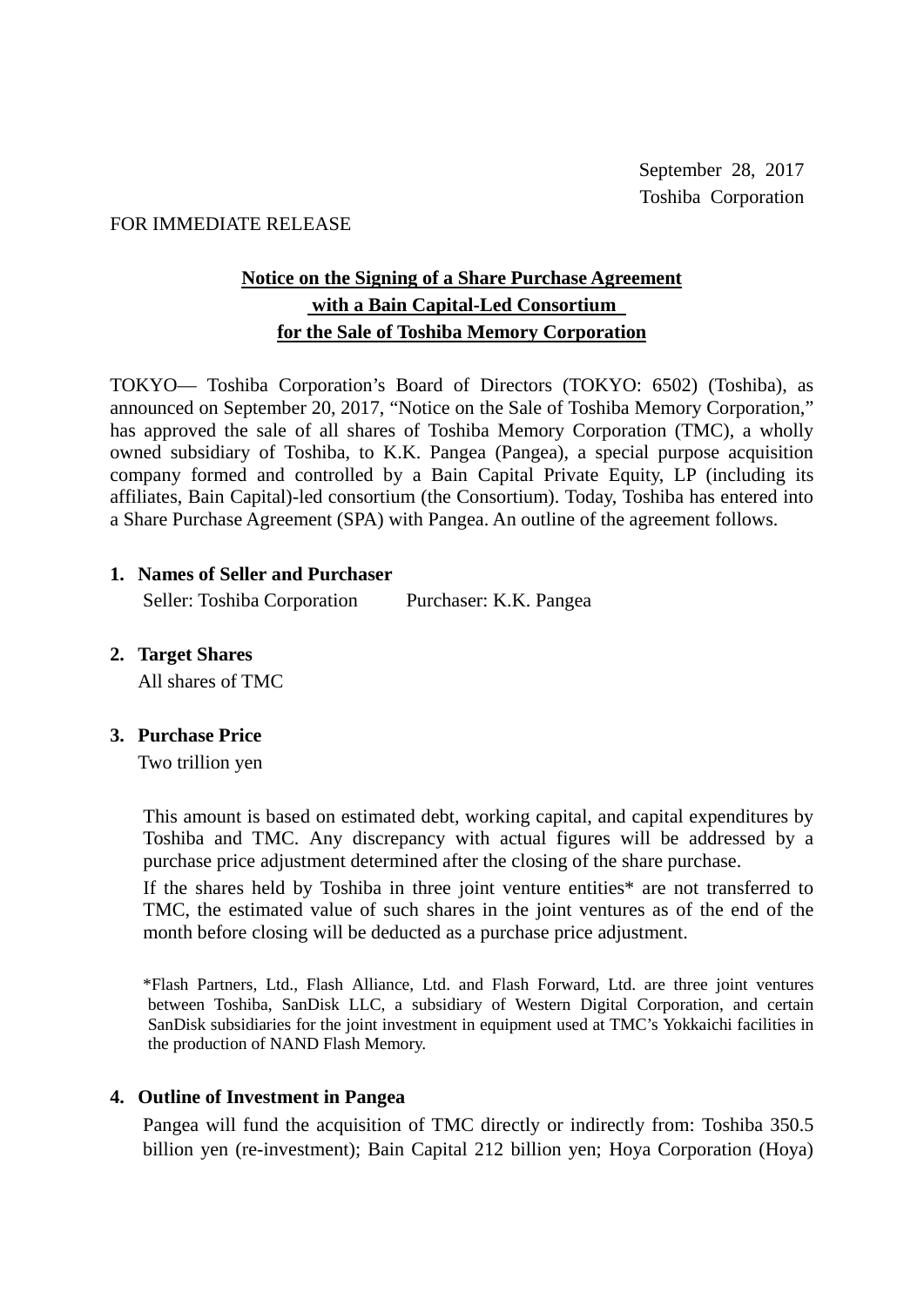27 billion yen; SK hynix, Inc. (SK hynix) 395 billion yen; US investors 415.5 billion yen. In addition, Pangea intends to secure loans in the amount of approximately 600 billion yen from financial institutions and banks.

US investors are comprised of Apple Inc., Kingston Technology Corporation, Seagate Technology plc, and Dell Technologies Capital.

With Toshiba and Hoya's investments, Japan-based companies will hold more than 50% of the common stock in Pangea, and going forward Japan-based companies will continue to hold a majority. After the TMC shares are transferred to Pangea, Bain Capital and TMC management will lead TMC's business operations to secure continuous growth.

The US investors will not acquire any common stock or voting rights over TMC. In addition, SK hynix will be firewalled from accessing TMC proprietary information and will not permitted to own more than 15% of the voting rights in Pangea or TMC for a period of 10 years as provided by the terms of the agreement.

Innovation Network Corporation of Japan (INCJ) and Development Bank of Japan Inc. (DBJ), which operate as neutral, independent organizations dedicated to promoting industrial competitiveness, have also expressed their interest in investing in Pangea or TMC at a later time, subject to satisfaction of certain conditions. Toshiba plans to leave decision-making in respect of the exercise of a portion of its voting rights held in Pangea to INCJ and DBJ, while Toshiba will retain the right to exercise these voting rights in its own discretion in certain circumstances.

## **5. Fundamental Conditions for Execution of the TMC Share Transfer**

- (1) Securing antitrust approvals in certain jurisdictions
- (2) Securing certain approvals in respect of national security
- (3) No prohibition of the share transfer by a governmental authority (for reasons other than (1) above)
- (4) Agreement to the share transfer by the general meeting of Toshiba shareholders, under Article 467 (1) (ii) of Japan's Companies Act

Western Digital Corporation (Western Digital) has sought to prevent a transfer of Toshiba's interests in certain Joint Ventures between Toshiba and SanDisk LLC (SanDisk), a subsidiary of Western Digital, to any third party. Toshiba and SanDisk are currently engaged in litigation and arbitration. The SPA contemplates that the sale of TMC will be consummated even if the Joint Venture interests have not been transferred to TMC prior to the closing, unless the transfer of TMC's stock itself is